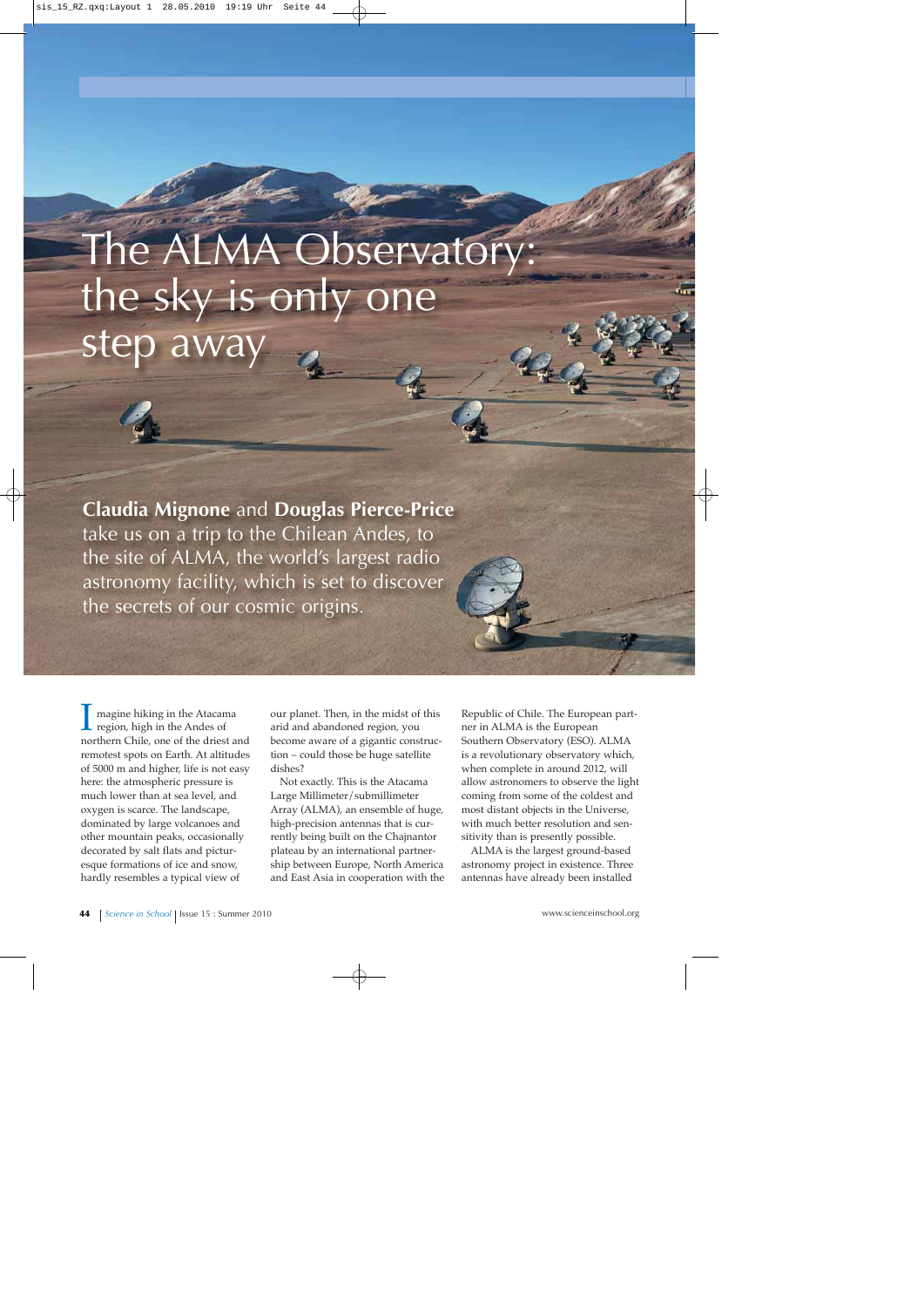### **Science topics**

## **Physics Astronomy Ages 15-19**

**REVIEW**

It is not uncommon for teachers to mention optical telescopes during physics lessons but references to telescopes that make use of other types of radiation are less common. This article is interesting as it gives an insight into an ongoing project to build a radio telescope.

Teachers would find this article particularly useful and applicable in a discussion about the resolving power of an instrument. Suitable comprehension questions include 'Why do the antennas need to be spread out over a large area?' and 'Why can't a single instrument be used?'

*Paul Xuereb, Malta*

ALMA array, in an extended configuration

*Image courtesy of ALMA (ESO / NAOJ / NRAO) / L Calçada*

– an impressive enterprise given the challenging conditions of the site. However, those who visit the Chajnantor plateau a couple of years from now will encounter 66 antennas, 54 of which will have 12 m diameter dishes, and 12 smaller ones, with a diameter of 7 m each.

The most visible part of each antenna is the dish, a large reflecting surface. The dish is what lenses and mirrors are to 'traditional', or optical, telescopes: it collects radiation coming

from distant astronomical objects, and focuses it into a detector which measures the radiation. The difference between the two types of telescopes is the wavelength of the radiation detected. Visible light, captured by optical telescopes, is just a small part of the spectrum of electromagnetic radiation (see box on page 46), with wavelengths between 380 and 750 nm (millionths of a millimetre). ALMA, in contrast, will probe the sky for radiation at longer wavelengths from a few hundred micrometres to about 1 mm. This is known as millimetre and submillimetre radiation, a subset of radio waves.

An artist's impression of the

ALMA's dishes differ from the mirrors of a visible-light telescope in both smoothness and size. The reflecting surfaces of any telescope must be virtually perfect: if they have any defects that are larger than a few per cent of the wavelength to be detected, the telescope will not produce accurate measurements. The longer wave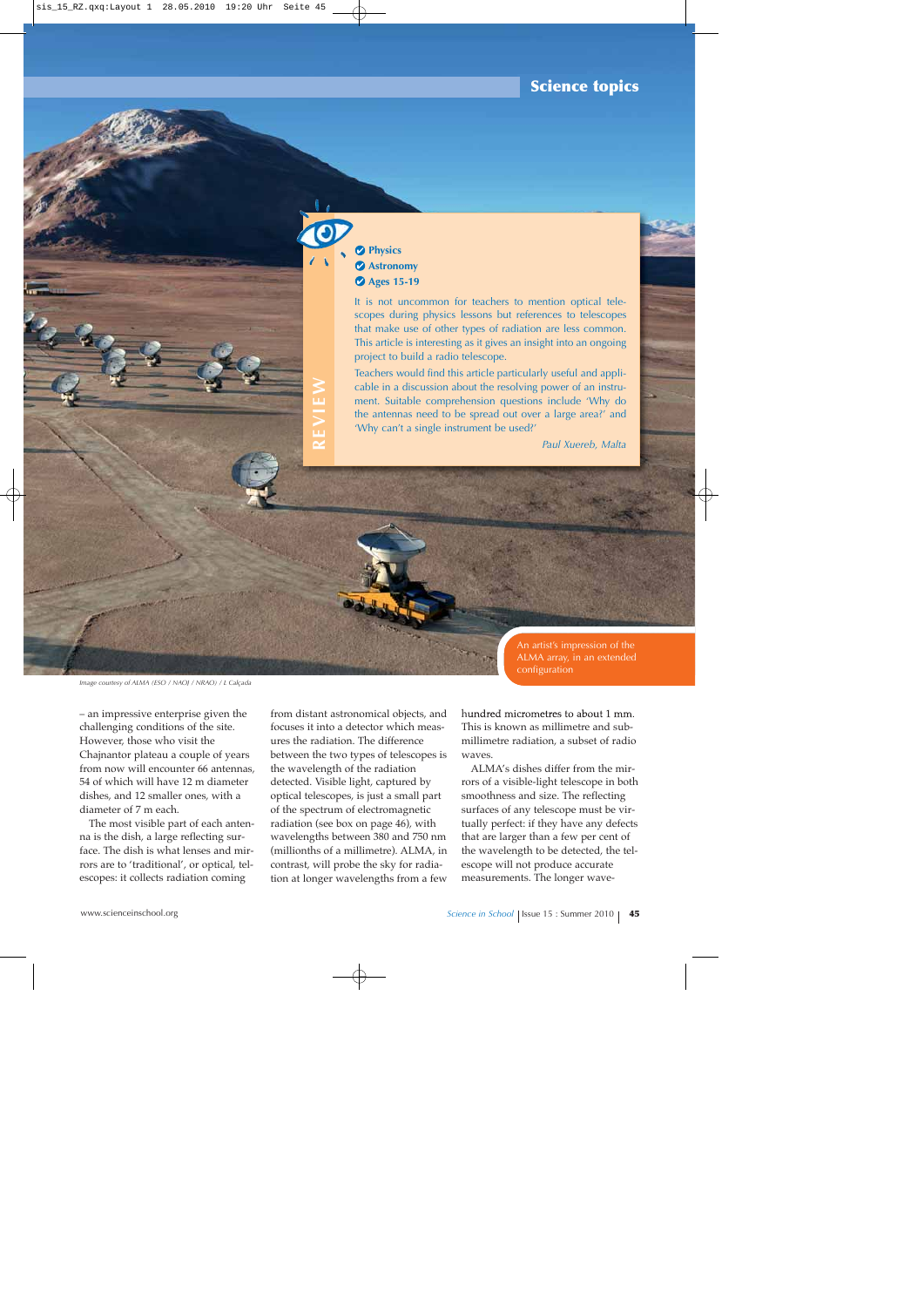length to be detected by ALMA's antennas means that although they are accurate to much less than the thickness of a single sheet of paper, the dishes do not need the mirror finish used for visible-light telescopes. So although ALMA's dishes look like giant metallic satellite dishes, to a (sub)millimetre-wavelength photon, they are still almost perfectly smooth reflecting surfaces, focusing the photons with great precision.



The European antenna prototype for ALMA

The resolution (or degree of detail in the image) of a telescope depends both on the wavelength at which it operates and on the size of its aperture – the diameter of the main dish or mirror. The longer the wavelength, the worse the resolution; and the larger the diameter, the better the resolution. The relationship between the angular size of the smallest details that can be distinguished  $(θ)$ , the wavelength  $(\lambda)$  and the diameter  $(D)$ is given by:  $θ$ ≈ λ/D. Note that small  $θ$ 

# **Detecting astronomical objects along the electromagnetic spectrum**

Visible light is just a small part of the whole spectrum of electromagnetic radiation. The different parts of the spectrum, or spectral bands, are, in order of decreasing wavelength and increasing frequency: radio waves (including microwaves and (sub)millimetre radiation), infrared, visible, ultraviolet, X-rays and gamma rays.

Because different physical processes in the Universe emit light at different wavelengths, each class of objects in the Universe shines most brightly in one or several particular spectral bands. Modern astronomers often try to target many bands, using different telescopes, since each set of observations provides a complementary piece of the puzzle; this approach is called multiwavelength astronomy.

However, Earth's atmosphere complicates matters, because it absorbs most of the radiation. Although this protects us, it makes life difficult for astronomers: only a tiny fraction of the electromagnetic spectrum is observable from the ground, and often in these cases, the quality of the observations strongly depends on the geographical site. This is why choosing an excellent site such as Chajnantor for ALMA is so important. In other spectral bands, especially at very short wavelengths, astronomers need telescopes aboard satellites in orbit around our planet, outside the obscuring layer of the atmosphere.

BACKGROUND **BACKGROUND**



Atmospheric opacity: the level of the brown curve represents how opaque the atmosphere is at the given wavelength. The major windows are at visible wavelengths (marked by the rainbow) and at radio wavelengths from about 1 mm to 10 m. ESO's Very Large Telescope operates in the visible and infrared light region and ALMA operates in the (sub)millimetre region, where the opacity depends strongly on how high and dry the site is. Observations at wavelengths where the atmosphere is opaque require space telescopes (shown at the top of the image)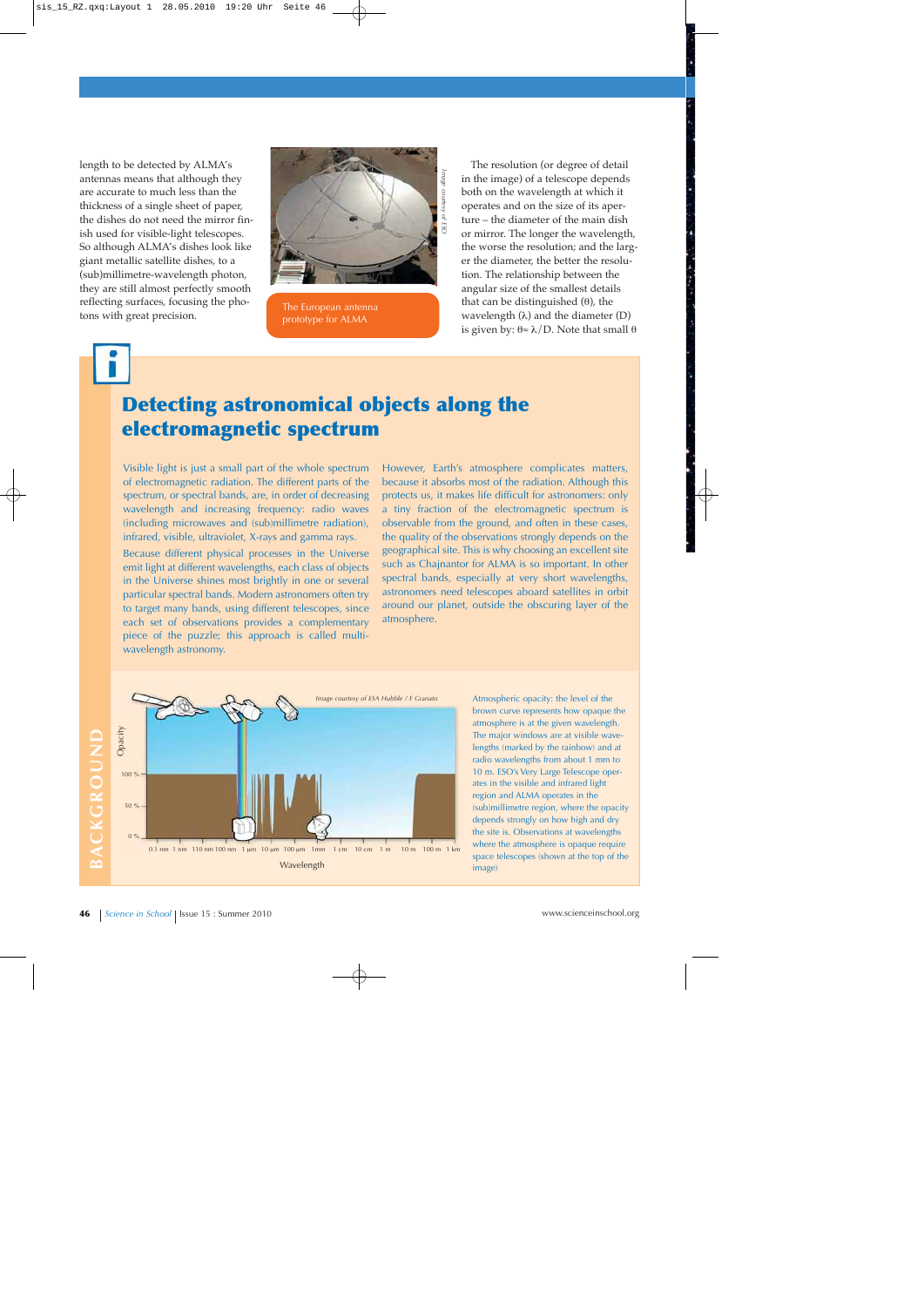

Consequently, a (long-wavelength) radio telescope with the same-sized dish as a (short-wavelength) visiblelight telescope would have a worse resolution.

Therefore, to achieve a resolution comparable with that of state-of-theart visible-light telescopes, a radio telescope like ALMA would need a reflecting surface with a diameter of a few kilometres – clearly unfeasible. This is why ALMA consists of an array of many individual antennas spread out over a very large area, working together in what is known as an interferometer.

The resolution of an interferometer is given by  $θ$ ≈  $λ$ / $B$ , where  $θ$  is the resolution, λ the wavelength and B the maximum baseline, the separation

Colour composite image of the star-forming region RCW120. It reveals how an expanding bubble of ionised gas about ten light-years across is causing the surrounding material to collapse into dense clumps where new stars are then formed. The cold and dense clouds emit light at submillimetre wavelengths, shown in blue, and are an ideal target for telescopes such as ALMA.

In this image, the 870 μm submillimetre-wavelength data were taken with the LABOCA camera on the 12 m Atacama Pathfinder Experiment (APEX), a single-dish telescope based on a prototype ALMA antenna, also on the Chajnantor plateau

*Image courtesy of ESO / APEX / DSS2 / SuperCosmos / Deharveng (LAM) / Zavagno (LAM)*

between a pair of antennas in the array. In other words, an interferometer acts like a single telescope as large as the whole array.

Increasing the maximum distance between the antennas increases the resolving power of the interferometer, allowing it to detect smaller details. The ability to link antennas over baselines of many kilometres is crucial to obtain extremely good resolution and a high degree of detail in the images.

ALMA's main array will have fifty 12 m antennas, arranged in configurations spread over distances from 150 m to 16 km. The array will thus

simulate a giant, single telescope much larger than any that could actually be built. In fact, ALMA will have a maximum resolution which is even better than that achieved at optical wavelengths by the Hubble Space Telescope.

The remaining four 12 m antennas and the twelve 7 m antennas will form the Atacama Compact Array. The smaller 7 m antennas can be clustered more closely together; because of the way interferometers behave, this compact arrangement allows them to see the broader structure or 'big picture' of the astronomical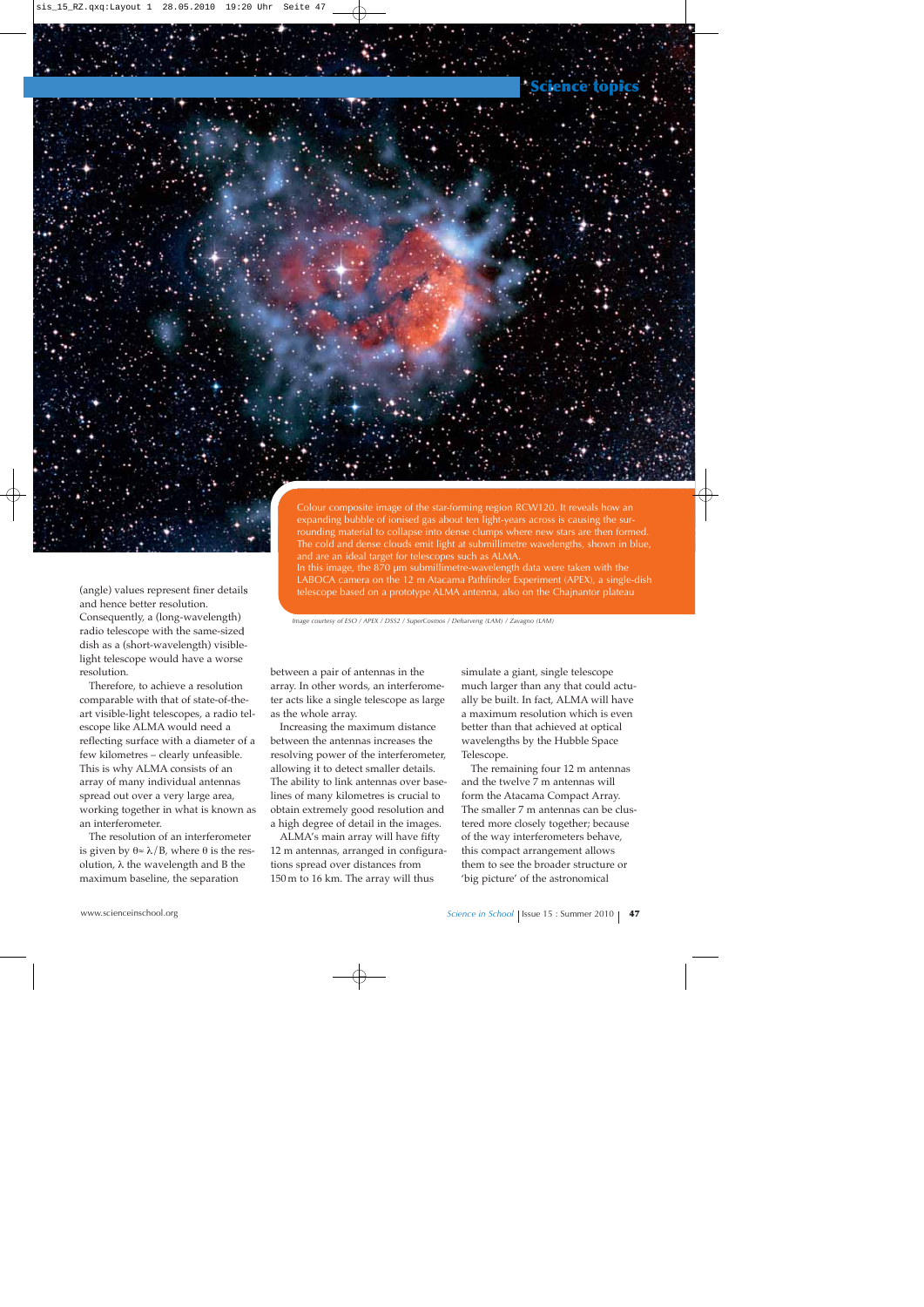

known as an active galaxy, meaning that a supermassive black hole in its heart is frantically devouring the surrounding matter, releasing copious amounts of energy over a wide swathe of the electromagnetic spectrum and ejecting highly energetic particles in two symmetric jets. This colour composite, obtained with three instruments operating at very different wavelengths, reveals the lobes and jets emanating from the active galaxy's central black hole.

The 870 μm submillimetre data, from LABOCA on APEX, are shown in orange. X-ray data from the Chandra X-ray Observatory are shown in blue. Visible light data from the Wide Field Imager (WFI) on the MPG / ESO 2.2 m telescope located at La Silla, Chile, show the background stars and the galaxy's characteristic dust lane in close to 'true colour'

*Image courtesy of ESO / WFI (optical); MPIfR / ESO / APEX / A Weiss et al. (submillimetre); NASA / CXC /CfA / R Kraft et al. (X-ray)*

objects that are observed. In addition, the four 12 m antennas will be used separately to measure the absolute brightness of the objects observed, which is a quantity that cannot be measured with an interferometer.

The different configurations of the telescope allow astronomers to probe both the broad structure of an astronomical source and its very finest details. However, to switch between

compact and wide configurations of the array, the antennas must be physically moved. This is done with two custom-built transporters, designed to lift the antennas, which each weigh more than 100 tonnes, move them kilometres across the desert, and position them on concrete docking pads with millimetre precision.

One of the goals of ALMA is to capture radiation from very distant

galaxies: they were among the first to form in the history of the Universe, and we see the light that they emitted over ten billion years ago. The wavelength of the light emitted by these remote galaxies is 'stretched' as it travels toward us, because the Universe is expanding: what starts as infrared light eventually reaches Earth with millimetre or submillimetre wavelengths. This makes a telescope like ALMA the ideal tool to hunt for the very first galaxies and explore how structure formed in the Universe.

ALMA will also explore in unprecedented detail many stellar nurseries –